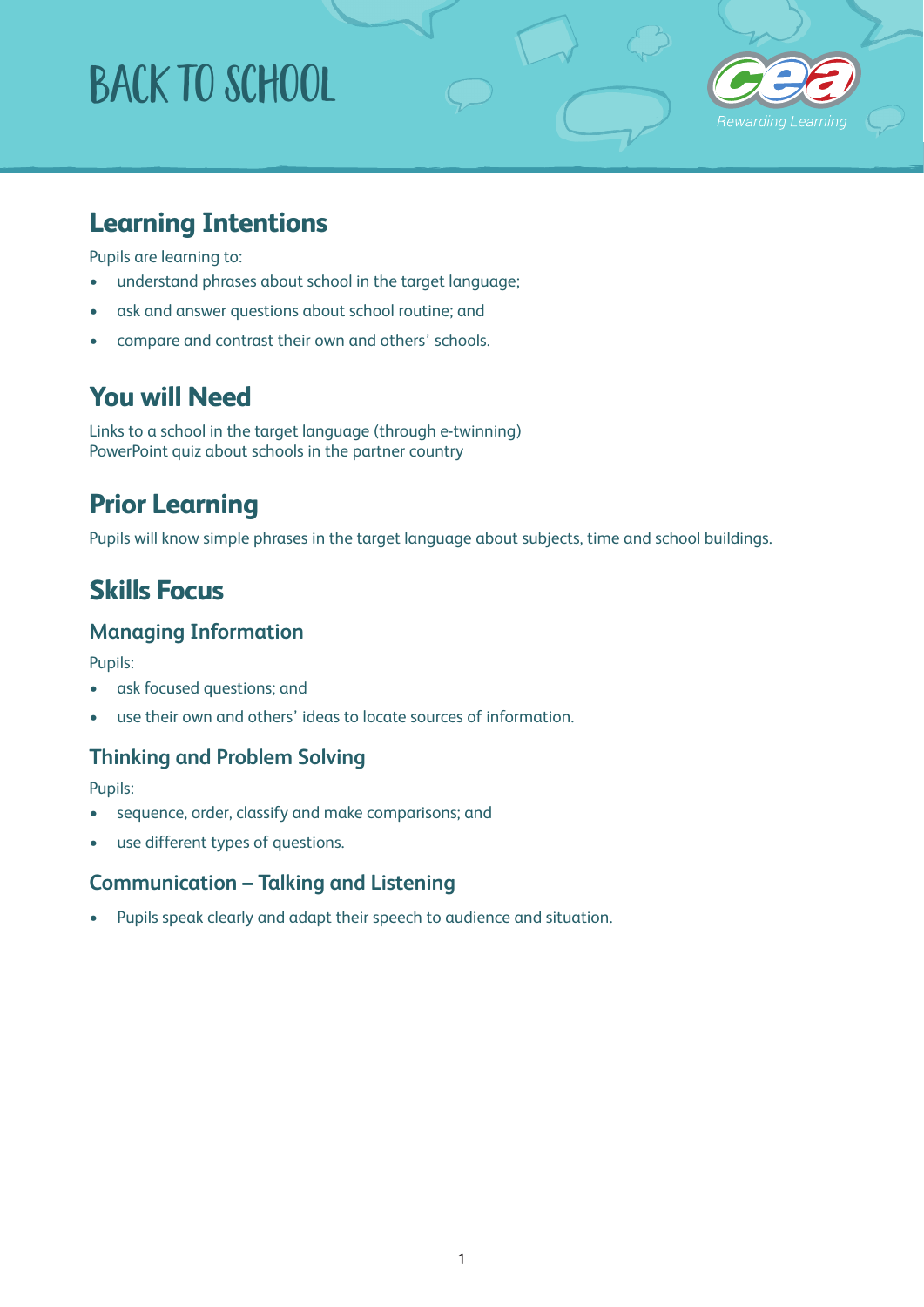## BACK To school



#### **Activity 1**

Ask your pupils to research the partner school's location using Google maps and street view. Encourage them to use this to gain cultural knowledge of street names and to ask and give directions.

Pupils:

- compare and contrast their school with their partner school, using video conferencing or skype; and
- compare and contrast school rules and lesson times.

Pupils could also re-create timetables using ICT.

## **Activity 2**

As a follow-up, encourage your pupils to create a question and answer session with a pupil from the partner school, asking questions such as:

- What time does school start in our school?
- What time does it start in our partner school?
- How many science labs are there in our school?
- How many science labs are there in our partner school?

### **Activity 3**

Ask your pupils to use email or another communication tool to find out about pupils in their partner school. For example:

- how they travel to school
- what they eat at school
- what they do during the breaks
- what extra-curricular activities are available
- what subjects they like and don't like
- holidays throughout the year

Encourage your pupils to use context to understand any unfamiliar language. Ask them to present their information to the class as a wiki report or blog or to use a storyboard to compare and contrast the school in the target language and their own school.